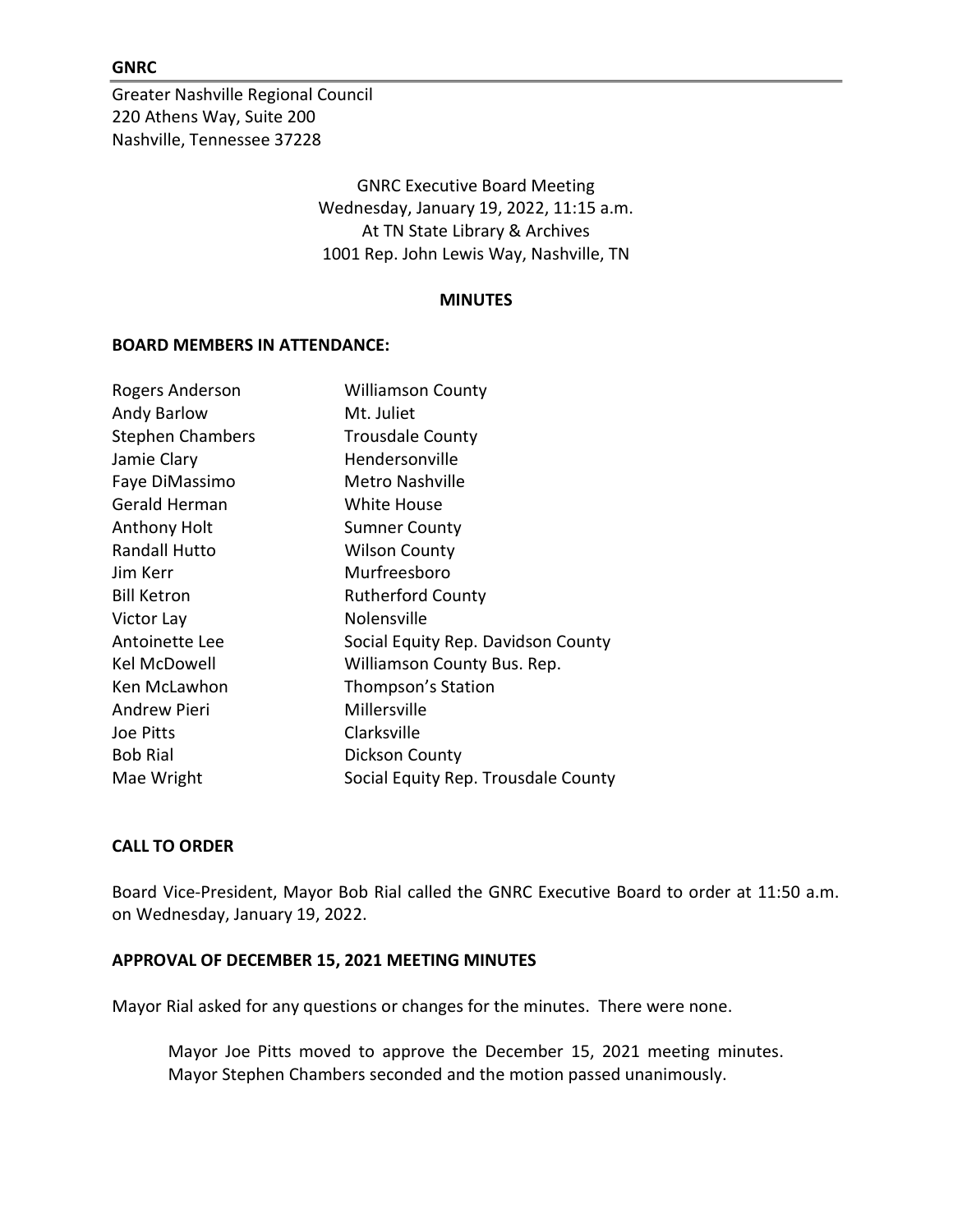## PUBLIC COMMENT

There was no public comment.

## ACTION ITEM

## a) Monthly Financial Report

Ms. Megan Nelson, Finance Director, said that there are 6 key metrics to monitor GNRC's financial health. These are: 1) member dues, 2) annual budget of which 26% has been expended through November 30, 2021, 3) cash on hand which is 18 days of available funding, 4) cash savings which includes the Capital fund, dedicated match, and cash reserves that equals \$1.98M, 5) 35 of 35 programs are within budgets, and 6) the amount due from invoices is \$2.85M with 71% received. She said that the member dues for FY2022 will be distributed by January 31st.

Through November 30, 2021, the GNRC has had \$5.3M in expenditures, leaving a balance of \$15.6M in the budget, \$2.2M in cash, and \$1.6M in revenue received.

Mayor Robin Brandon moved to approve the monthly financial report for the month ending November 30, 2021. Mayor Pitts seconded. The motion passed unanimously.

#### INFORMATIONAL ITEMS:

# Opportunities to Support and Aging Population

Ms. Carson Cooper, Senior Planner, said that today there are approximately 500,000 Middle Tennesseans who are 55 years of age or older. By 2045, there will be approximately 840,000 which is a 59% increase. She said that 40% of 65+ households live alone with a median income of \$45,711. She said that 49% of 65+ renters are costburdened. 36% of older adults 65+ are disabled.

To explore the data online, go to www.gnrc.org/dashboards

Ms. Sara Fowler, Director of Aging and Disability Services, said that the Federal Administration for Community Living (ACL) and the Tennessee Commission on Aging and Disability (TCAD) have designated GNRC as the region's Area Agency on Aging and Disability. In this role, the agency is responsible for various parts of the Older Americans Act.

GNRC's role is 1) to establish goals, objectives, and priorities, 2) procure and coordinate the provider network, 3) serve as the gateway to information & assistance, 4) screen individuals for eligibility, 5) connect individuals to services, and 6) track service delivery and monitor quality.